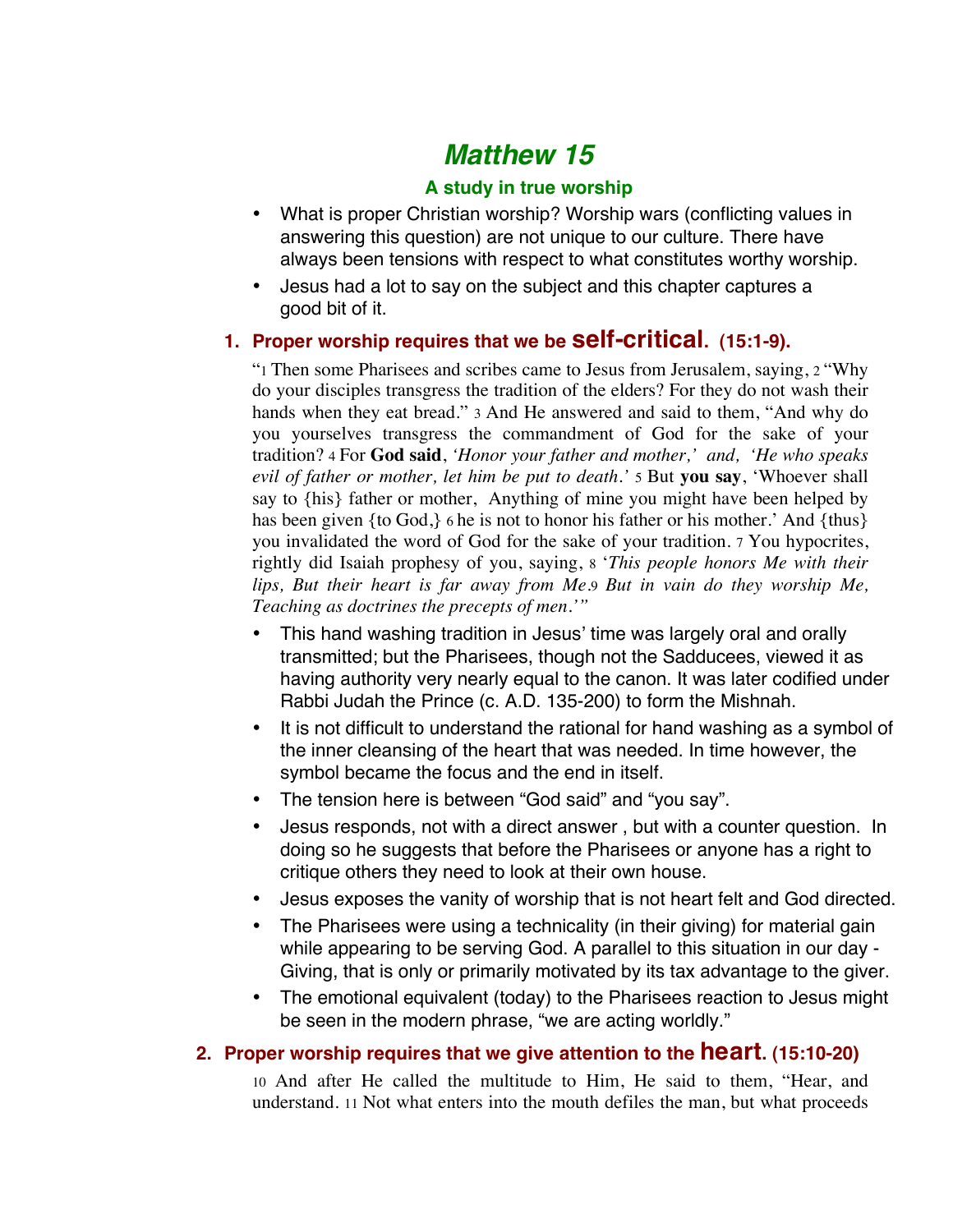out of the mouth, this defiles the man." 12 Then the disciples came and said to Him, "Do You know that the Pharisees were offended when they heard this statement?"13 But He answered and said, "Every plant which My heavenly Father did not plant shall be rooted up. 14 Let them alone; they are blind guides of the blind. And if a blind man guides a blind man, both will fall into a pit." 15 And Peter answered and said to Him, "Explain the parable to us." 16 And He said, "Are you still lacking in understanding also? 17 Do you not understand that everything that goes into the mouth passes into the stomach, and is eliminated? 18 But the things that proceed out of the mouth come from the heart, and those defile the man. 19 For out of the heart come evil thoughts, murders, adulteries, fornications, thefts, false witness, slanders. 20 These are the things which defile the man; but to eat with unwashed hands does not defile the man."

- Defilement is often tied to cultural markers In our day (alcohol, the theater, long hair on men, slacks on women, informal dress in worship, etc.)
- The most important part of holy worship is the condition of the penitent heart.
- The issue of meat offered to idols in I Cor.8 and 10 makes the same point - the heart not the meat is the issue.
- Jesus also suggests that the way a person talks reveals a lot about their heart. This does not contradict verse 8-9 above which refer more to PR speech not unguarded conversation. We might ask ourselves, what do we reveal in the tone and content of our speech?
- Verse 13 reflects a common theme in John's gospel the sovereignty of God behind human response. **Jn.6:37** "All that the Father gives me will come to me, and whoever comes to me I will never drive away"

#### **3. Proper worship requires that we be hungry for God. (15:21-28)**

21 And Jesus went away from there, and withdrew into the district of Tyre and Sidon. 22 And behold, a Canaanite woman came out from that region, and {began} to cry out, saying, "Have mercy on me, O Lord, Son of David; my daughter is cruelly demon-possessed." 23 But He did not answer her a word. And His disciples came to {Him} and kept asking Him, saying, "Send her away, for she is shouting out after us." 24 But He answered and said, "I was sent only to the lost sheep of the house of Israel." 25 But she came and {began} to bow down before Him, saying, "Lord, help me!" 26 And He answered and said, "It is not good to take the children's bread and throw it to the dogs." 27 But she said, "Yes, Lord; but even the dogs feed on the crumbs which fall from their masters' table." 28 Then Jesus answered and said to her, "O woman, your faith is great; be it done for you as you wish." And her daughter was healed at once.

• This story presents Jesus in a way that seems out of character. The best explanation may lie in the realization that Jesus' harsh words are not directed to the woman so much as reflecting the common Jewish thinking of the day (shared by the disciples). Jesus was taking this opportunity to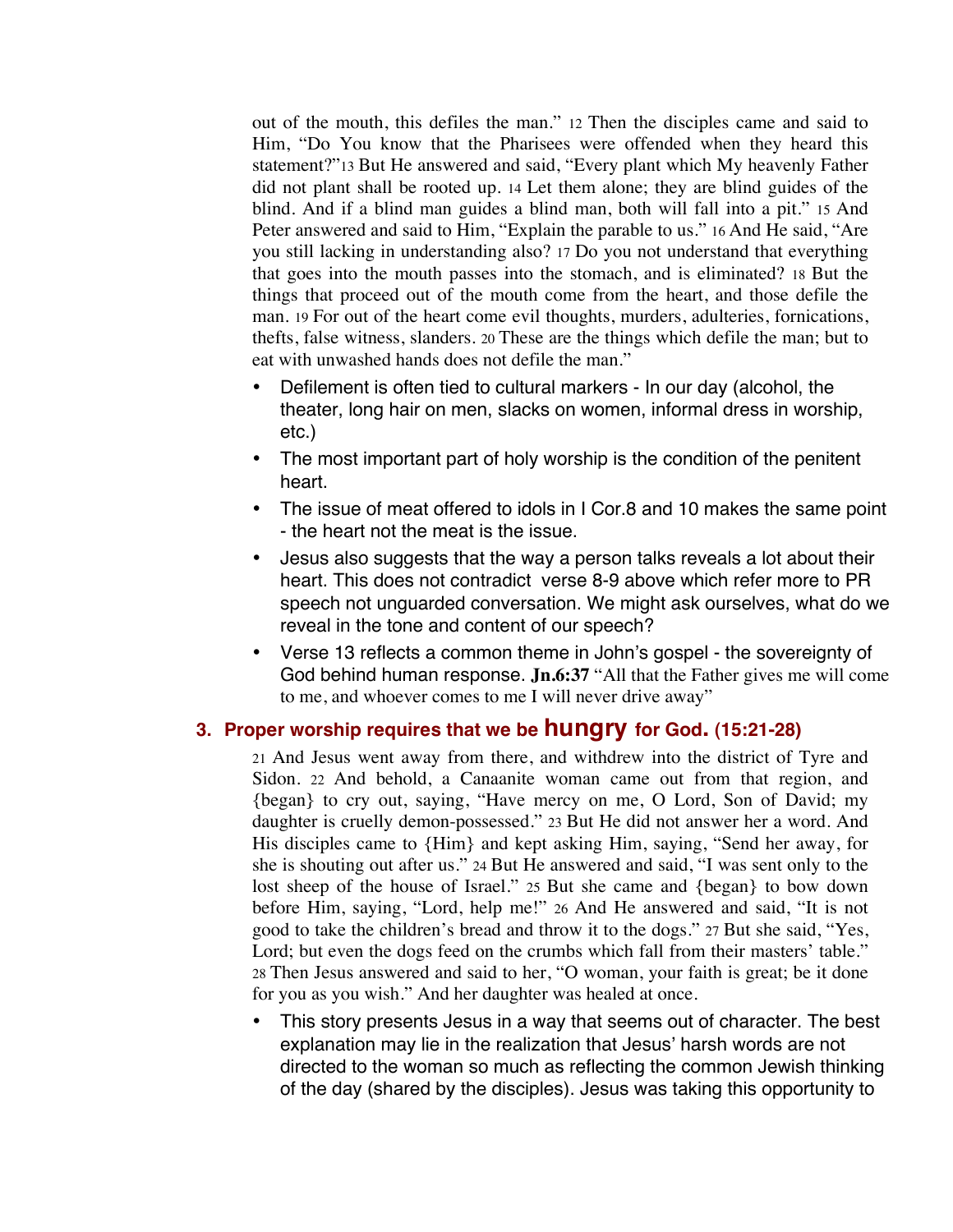again teach the disciples. Jesus wants to show the dramatic difference between the faith of this Gentile woman and the Jewish male leaders.

- The contrast between this story and the one that precedes it are interesting and significant. In both cases Jesus offers a rather harsh commentary with respect to the people involved. But the contrast between the woman and the Pharisees is dramatic. The woman sees herself as needy, the Pharisees do not. The woman is not put off by the critique while the Pharisees are offended. The Canaanite woman expresses a level of humility and selfless faith that is remarkable and dramatic as contrasted with the Pharisees.
- Matthew includes many accounts (like this one) of Jesus' ministry to Gentiles.
- Our hunger for God will condition our worship. Too often we enter worship with a passion for fellowship, entertainment, learning skills for success in this life, etc. but not for God.

### **4. Proper worship requires that we be aware of what God has done in Christ. (15:29-31)**

29 And departing from there, Jesus went along by the Sea of Galilee, and having gone up to the mountain, He was sitting there. 30 And great multitudes **came to Him**, bringing with them {those who were} lame, crippled, blind, dumb, and many others, and they **laid them down at His feet**; and He healed them, 31 so that the multitude **marveled** as they saw the dumb speaking, the crippled restored, and the lame walking, and the blind seeing; and they **glorified** the God of Israel.

- It is in our recognition of what God is doing that we are postured to properly worship.
- The challenge for many of us is to recognize the hand of God in life and glorify Him.

#### **5. Proper worship requires that we serve with Christ. (15:32-39)**

32 And Jesus called His disciples to Him, and said, "**I feel compassion** for the multitude, because they have remained with Me now three days and have nothing to eat; and I do not wish to send them away hungry, lest they faint on the way." 33 And the disciples said to Him, "Where would we get so many loaves in a desolate place to satisfy such a great multitude?" 34 And Jesus said to them, "How many loaves do you have?" And they said, "Seven, and a few small fish." 35 And He directed the multitude to sit down on the ground; 36 and He took the seven loaves and the fish; and giving thanks, He broke them and started **giving them to the disciples, and the disciples {in turn,} to the multitudes.** 37 And they all ate, and were satisfied, and they picked up what was left over of the broken pieces, seven large baskets full. 38 And those who ate were four thousand men, besides women and children. 39 And sending away the multitudes, He got into the boat, and came to the region of Magadan."